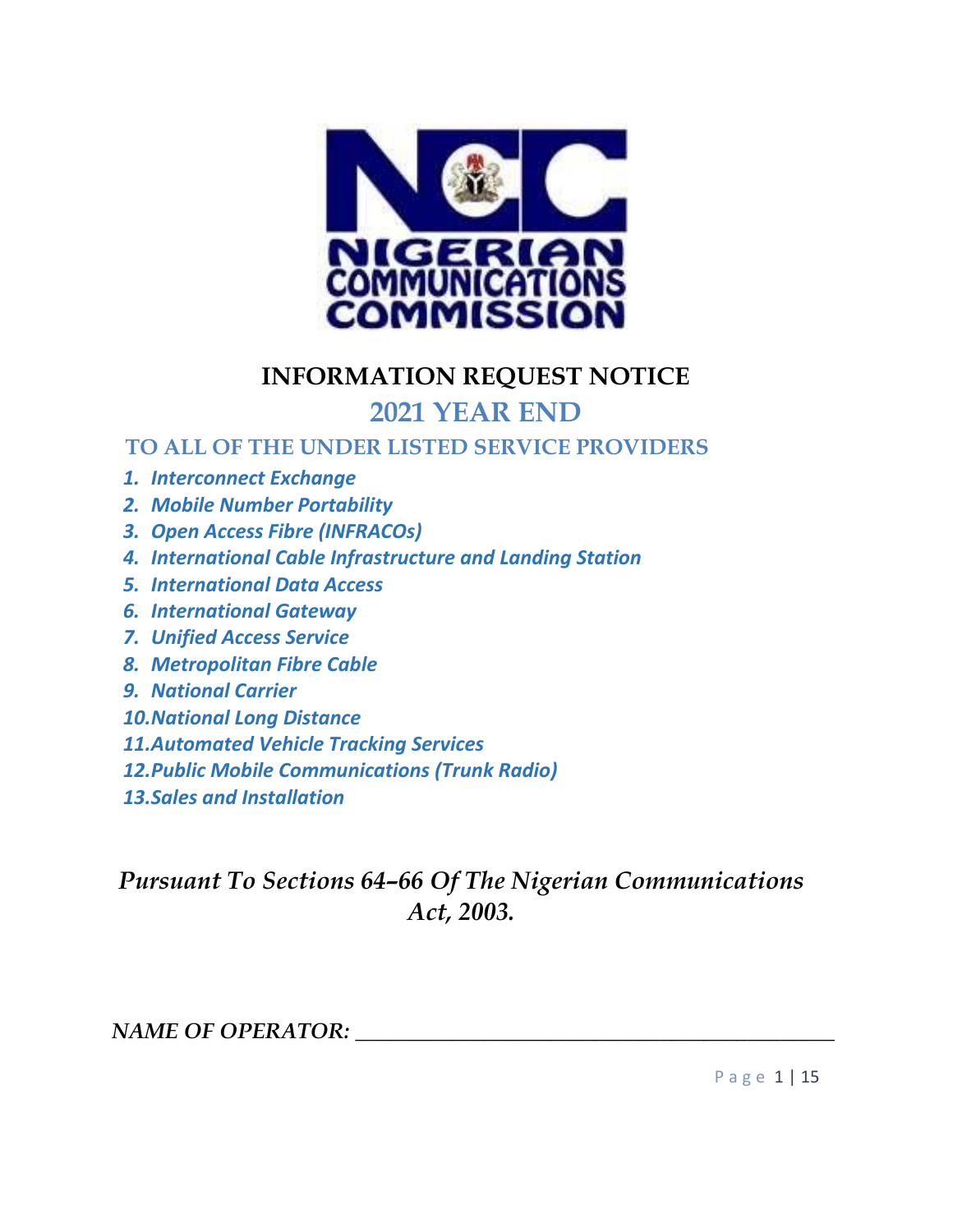#### **SECTION A. CONTACT INFORMATION**

#### *1. Company Details:*

| Legal Name:   |                                                               |                               |
|---------------|---------------------------------------------------------------|-------------------------------|
|               | <b>Operating Or Trade Name:</b>                               |                               |
| Address:      |                                                               |                               |
| City:         |                                                               | State:                        |
| Telephone(s): |                                                               | Fax:                          |
| Email:        |                                                               | Website:                      |
|               | Type of Service Provided:                                     |                               |
|               | List corporate branches below (if any)                        |                               |
|               |                                                               |                               |
|               |                                                               |                               |
|               |                                                               |                               |
|               |                                                               |                               |
|               |                                                               |                               |
|               |                                                               |                               |
|               |                                                               |                               |
|               |                                                               |                               |
| 2.            |                                                               |                               |
| (a)           | <b>Contact Person/Focal Point (for operating statistics):</b> |                               |
| (b)           |                                                               |                               |
| (c)           |                                                               | Telephone(s): Fixed:  Mobile: |
| (d)           |                                                               |                               |
| (e)           |                                                               |                               |

#### *3. Date of Commencement of Service:* **…………………………………………..**

### *4. General Information:*

(a) Operational Status: ………………………………………………………..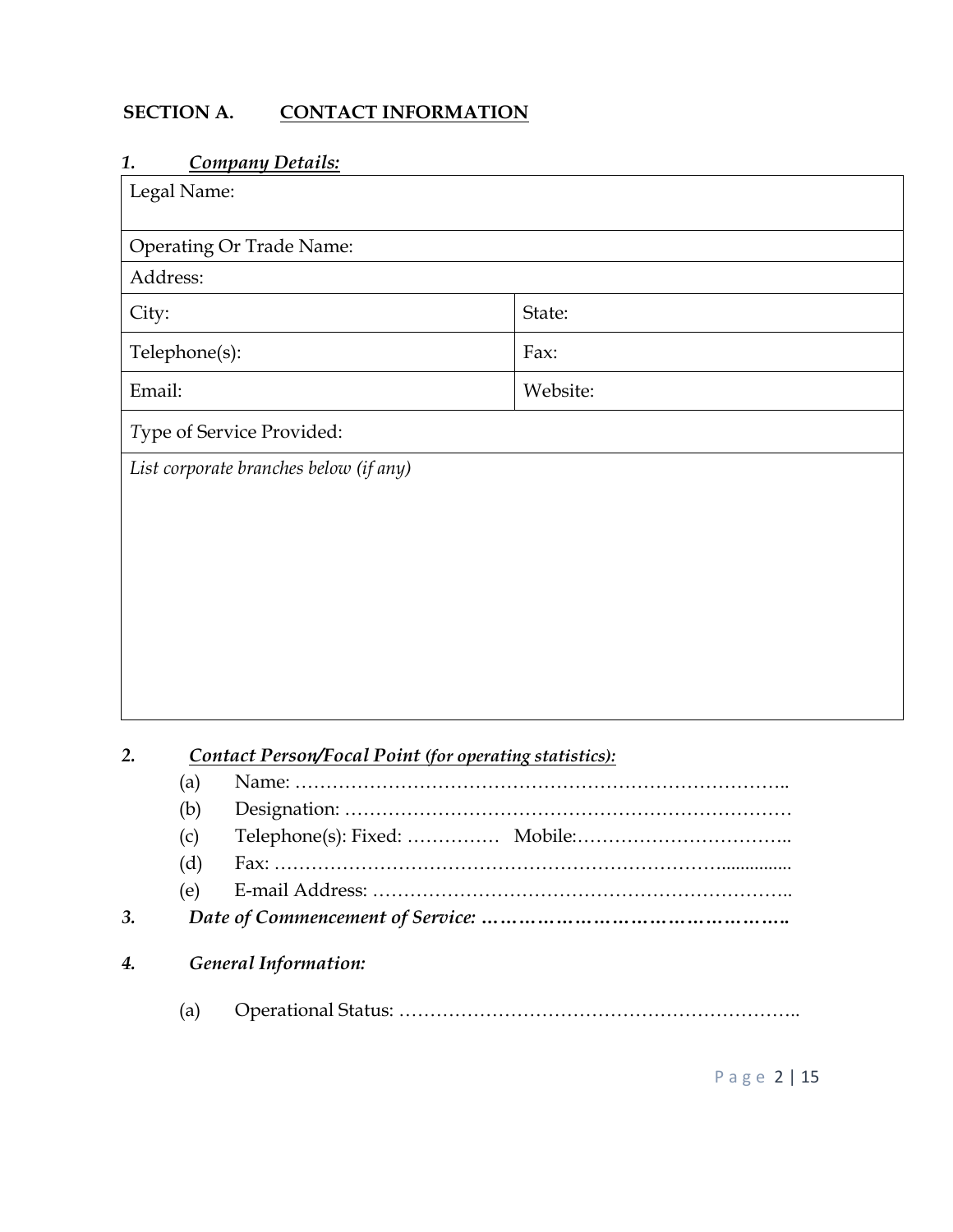# **SECTION B.** NETWORK DATA

### *5. List locations of service coverage (Geographic Information):*

| Coverage area (please specify all the states where company has network operations and facilities): |          |                     |          |              |          |               |          |
|----------------------------------------------------------------------------------------------------|----------|---------------------|----------|--------------|----------|---------------|----------|
| <i><b>State</b></i>                                                                                | Presence | <i><b>State</b></i> | Presence | <b>State</b> | Presence | <b>State</b>  | Presence |
| Abia                                                                                               |          | Delta               |          | Kaduna       |          | Ogun          |          |
| Adamawa                                                                                            |          | Ebonyi              |          | Kano         |          | Ondo          |          |
| Akwa Ibom                                                                                          |          | Edo                 |          | Katsina      |          | Osun          |          |
| Anambra                                                                                            |          | Ekiti               |          | Kebbi        |          | Oyo           |          |
| Bauchi                                                                                             |          | Enugu               |          | Kogi         |          | Plateau       |          |
| Bayelsa                                                                                            |          | FCT                 |          | Kwara        |          | <b>Rivers</b> |          |
| Benue                                                                                              |          | Gombe               |          | Lagos        |          | Sokoto        |          |
| Borno                                                                                              |          | Imo                 |          | Nassarawa    |          | Taraba        |          |
| <b>Cross River</b>                                                                                 |          | Jigawa              |          | Niger        |          | Yobe          |          |
| Zamfara                                                                                            |          |                     |          |              |          |               |          |
| <b>Total</b>                                                                                       |          |                     |          |              |          |               |          |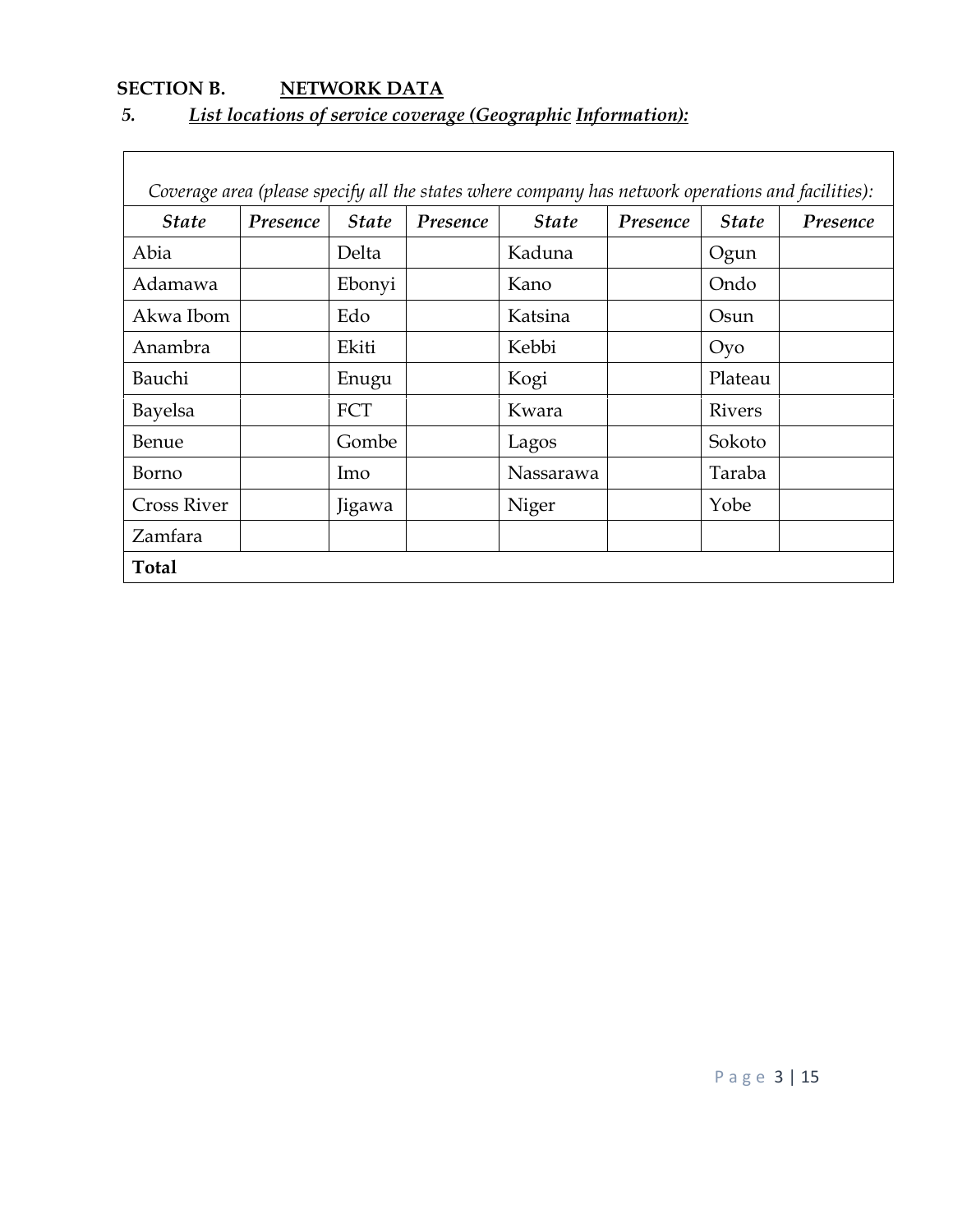#### *6.* **Infrastructure Deployment:**

|                                                            | <b>Size Deployed</b> |                     |  |
|------------------------------------------------------------|----------------------|---------------------|--|
| Type Of Infrastructure/<br><b>Transmission Facility</b>    | As At December 2020  | As at December 2021 |  |
| Long Distance Cable Network (in<br>Km either leased/owned) |                      |                     |  |
| Fibre Optics Network (in Km<br>either leased/owned):       |                      |                     |  |
| On-land<br>a)                                              |                      |                     |  |
| Submarine<br>b)                                            |                      |                     |  |
| Microwave Radio (in Km either<br>leased/owned)             |                      |                     |  |
| Number of Trunks (E1) in use                               |                      |                     |  |
| Number of Leased Lines in use                              |                      |                     |  |
| Number of Gateways in use                                  |                      |                     |  |
| Others                                                     |                      |                     |  |

*\*Kindly complete this section if applicable*

**6a. Number and location of towers owned across the State in Nigeria (Please do not report leased or collocation sites and attach a breakdown of this information per State) as at December 31, 2021:**

| Please Specify the Number and location of towers owned<br>across the States in Nigeria |               |              |               |              |               |               |               |
|----------------------------------------------------------------------------------------|---------------|--------------|---------------|--------------|---------------|---------------|---------------|
| <b>State</b>                                                                           | <b>Number</b> | <b>State</b> | <b>Number</b> | <b>State</b> | <b>Number</b> | <b>State</b>  | <b>Number</b> |
| Abia                                                                                   |               | Delta        |               | Kaduna       |               | Ogun          |               |
| Adamawa                                                                                |               | Ebonyi       |               | Kano         |               | Ondo          |               |
| Akwa Ibom                                                                              |               | Edo          |               | Katsina      |               | Osun          |               |
| Anambra                                                                                |               | Ekiti        |               | Kebbi        |               | Oyo           |               |
| Bauchi                                                                                 |               | Enugu        |               | Kogi         |               | Plateau       |               |
| Bayelsa                                                                                |               | FCT          |               | Kwara        |               | <b>Rivers</b> |               |
| Benue                                                                                  |               | Gombe        |               | Lagos        |               | Sokoto        |               |
| Borno                                                                                  |               | Imo          |               | Nassarawa    |               | Taraba        |               |
| <b>Cross River</b>                                                                     |               | Jigawa       |               | Niger        |               | Yobe          |               |
| Zamfara                                                                                |               |              |               |              |               |               |               |
| <b>Total</b>                                                                           |               |              |               |              |               |               |               |

**Location in States should be included in your attachment i.e if Abia State has 10 towers that means the location these towers exist should be given to sum up the 10 towers referred to.**

*\*Kindly complete this section if applicable*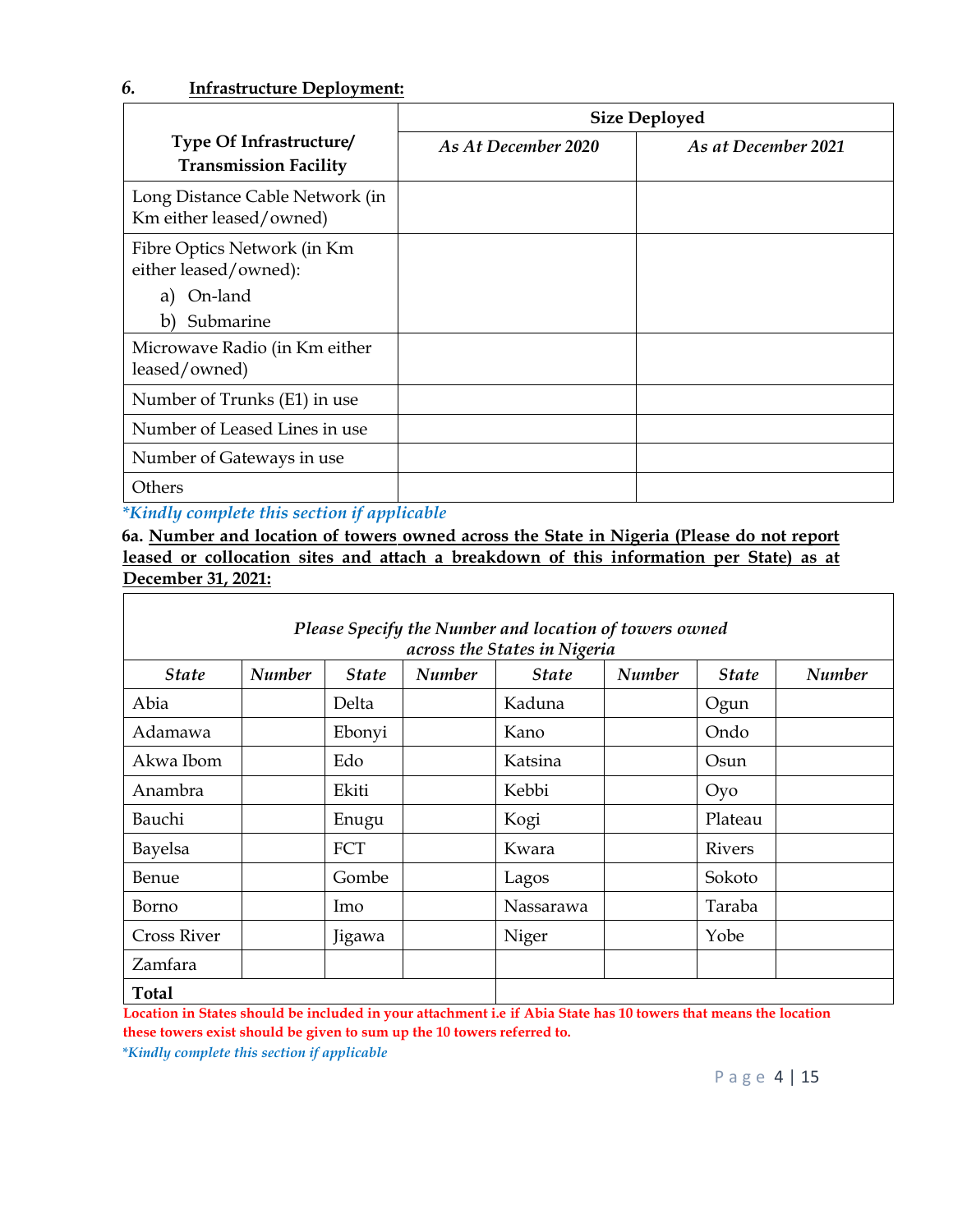#### **SECTION C: SUBSCRIBER & SERVICES DATA**

#### *7.* **Numbers of Subscriptions**

 $\ddot{\phantom{a}}$ 

| S/N | <b>Subscriber Category</b><br>(for each service, please use<br>additional paper if required) | Number of Subscribers( as at 31 <sup>st</sup> December) |      |  |
|-----|----------------------------------------------------------------------------------------------|---------------------------------------------------------|------|--|
|     |                                                                                              | 2020                                                    | 2021 |  |
| (a) | Installed capacity                                                                           |                                                         |      |  |
| (b) | <b>Connected Subscriptions:</b>                                                              |                                                         |      |  |
| (C) | <b>Active Subscriptions:</b>                                                                 |                                                         |      |  |

### *8.* **Number of Subscribers by Services offered:**

|     | <b>Service Category</b>                  | <b>Number of Subscribers</b> (as at 31 <sup>st</sup> December) |      |  |
|-----|------------------------------------------|----------------------------------------------------------------|------|--|
| S/N |                                          | 2020                                                           | 2021 |  |
| 1.  | Switching Equipment                      |                                                                |      |  |
| 2.  | <b>MSC</b>                               |                                                                |      |  |
| 3.  | <b>Call Directory Services</b>           |                                                                |      |  |
| 4.  | <b>Tracking Services</b>                 |                                                                |      |  |
| 5.  | <b>Trunk Radio</b>                       |                                                                |      |  |
| 6.  | Metropolitan Fiber                       |                                                                |      |  |
| 7.  | Interconnect Exchange/Internet           |                                                                |      |  |
|     | <b>Exchange Services</b>                 |                                                                |      |  |
| 8.  | <b>Call Center Services</b>              |                                                                |      |  |
| 9.  | <b>Special Numbering Services</b>        |                                                                |      |  |
| 10. | Mobile Value Added Services <sup>1</sup> |                                                                |      |  |
| 11. | Others (Please Specify)                  |                                                                |      |  |

<sup>&</sup>lt;sup>1</sup> This refers generally to various forms of mobile value added services provision including and not limited to; *text messages, picture messages, ringtones, graphics, games, mobile internet sites, videos, multimedia etc.*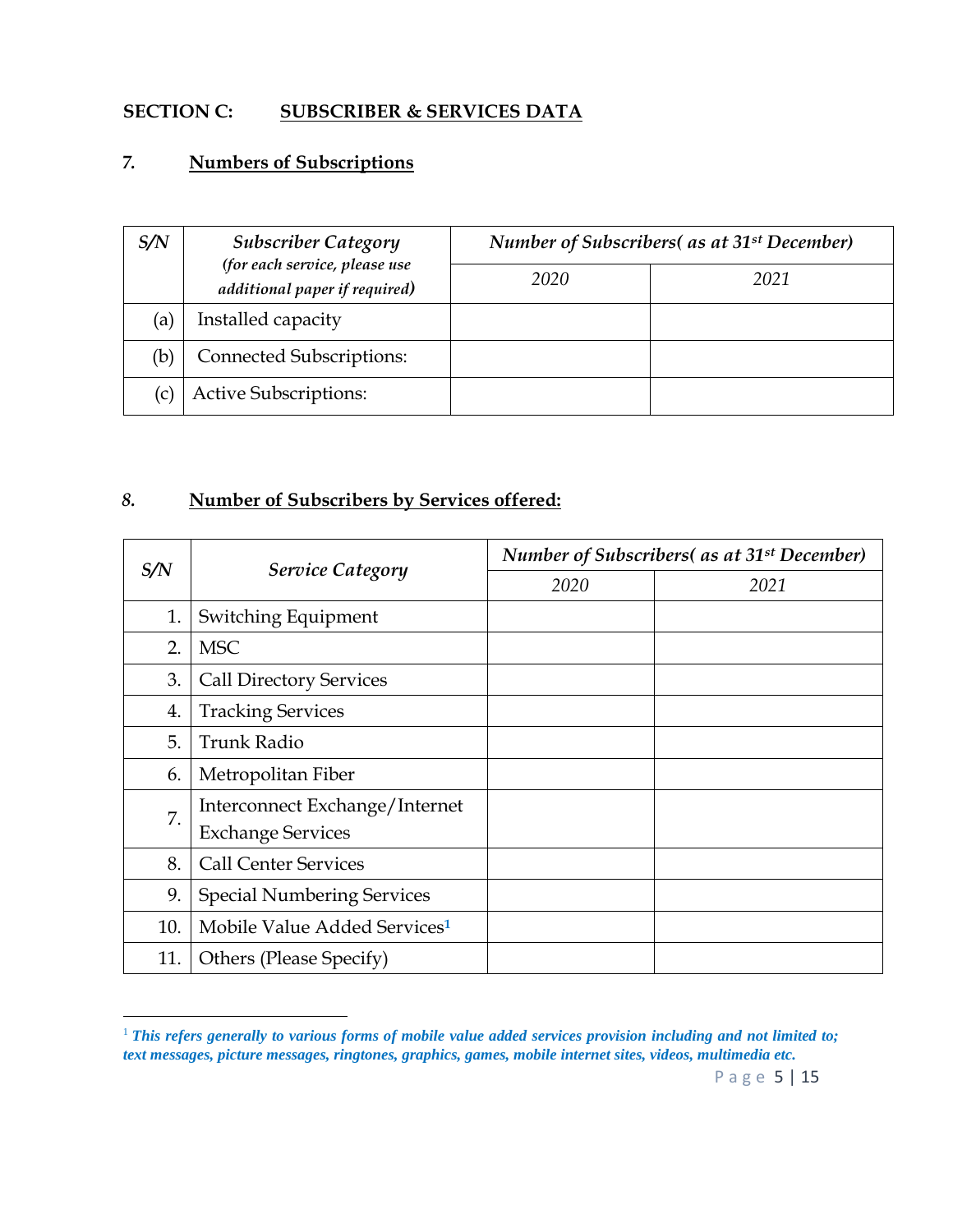### **SECTION D: CONSUMER ISSUES**

**9.**

| <b>Consumer Issues</b>                                                                                                                                       | Yes | No |
|--------------------------------------------------------------------------------------------------------------------------------------------------------------|-----|----|
| Is your Company aware of the Consumer Code<br>of Practice Regulations, 2007 (General Code)?                                                                  |     |    |
| Does your Company have channels through<br>which consumers can lodge complaints and seek<br>redress (customer care help-lines and customer<br>care Centre's) |     |    |

*Please use additional paper if required*

P a g e 6 | 15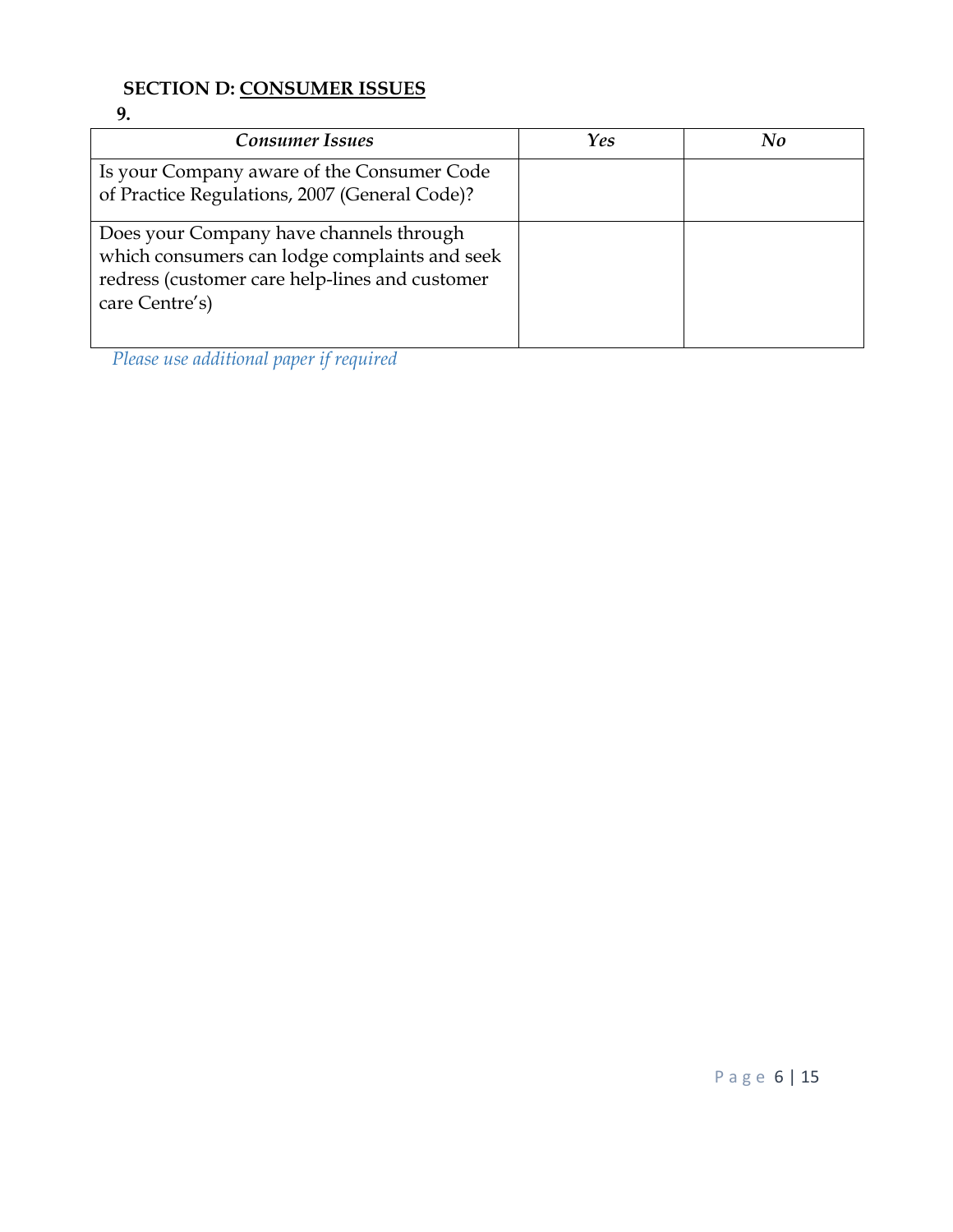#### **SECTION E: FINANCIAL DATA Please ensure all sections are duly completed. Where exact figures are not available, please provide estimates rather than leave blank.**

### **10. Revenue: (=N= million)**

| S/N | Revenue Source            |      | Amount (N million as at 31 <sup>st</sup> December) |  |  |
|-----|---------------------------|------|----------------------------------------------------|--|--|
|     |                           | 2020 | 2021                                               |  |  |
| (a) | <b>Connection Charges</b> |      |                                                    |  |  |
| (b) | Access Charges            |      |                                                    |  |  |
| (c) | Monthly Subscription      |      |                                                    |  |  |
| (d) | Data Services             |      |                                                    |  |  |
| (e) | Other Services            |      |                                                    |  |  |
|     | Total                     |      |                                                    |  |  |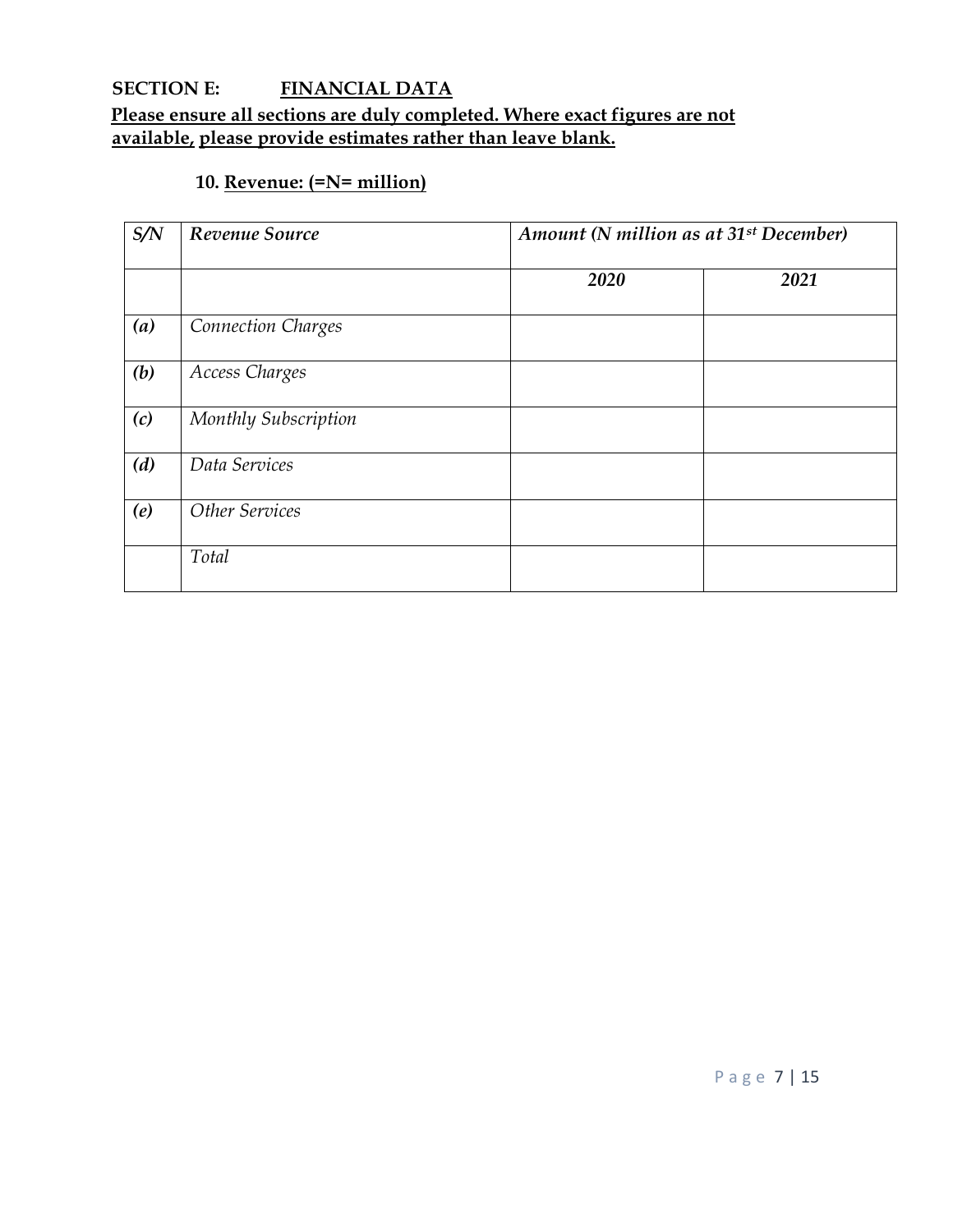### **11. Operating Costs: (=N= million)**

| S/N | Cost Centre                                                                     | Amount (N million as at 31 <sup>st</sup> December) |      |
|-----|---------------------------------------------------------------------------------|----------------------------------------------------|------|
|     |                                                                                 | 2020                                               | 2021 |
| 1.  | Personnel                                                                       |                                                    |      |
| 2.  | Interconnection                                                                 |                                                    |      |
|     | a) Local                                                                        |                                                    |      |
| 3.  | b) International<br>Energy (electricity, etc)                                   |                                                    |      |
| 4.  | Recharge cards cost                                                             |                                                    |      |
| 5.  | International Bandwidth cost<br>a) Satellite<br>b) Submarine Cable<br>c) Others |                                                    |      |
| 6.  | <b>Spares</b>                                                                   |                                                    |      |
| 7.  | Others                                                                          |                                                    |      |
|     | Total                                                                           |                                                    |      |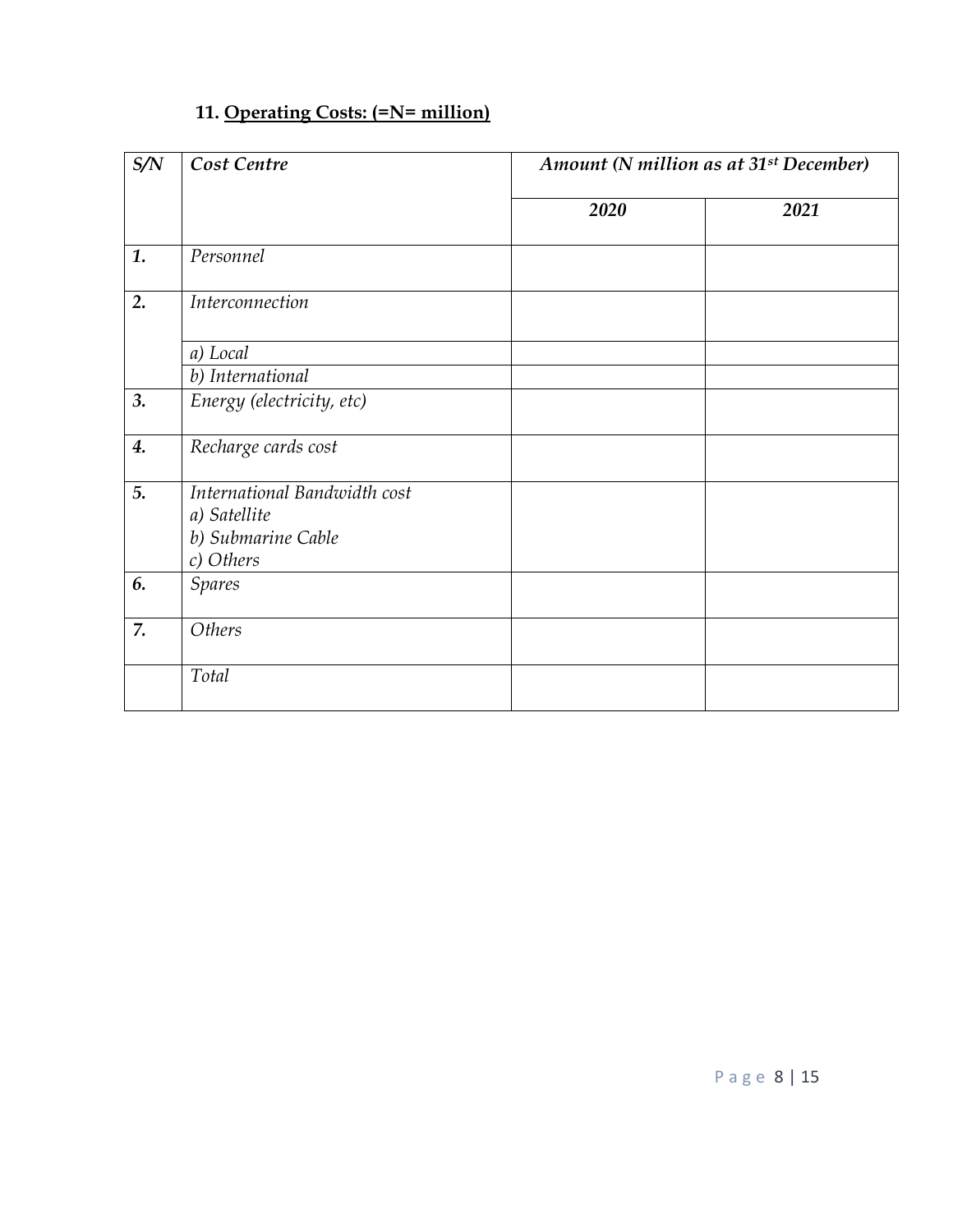### **12. Assets: (=N= million)**

| <b>Item</b>                                 | 2020 | 2021 |  |  |  |  |
|---------------------------------------------|------|------|--|--|--|--|
| a. Fixed Assets(less depreciation)          |      |      |  |  |  |  |
| Switching Equipment                         |      |      |  |  |  |  |
| <b>Transmission Equipment/Facilities</b>    |      |      |  |  |  |  |
| Air-Interface Equipment (BTS etc.)          |      |      |  |  |  |  |
| <b>Motor Vehicles</b>                       |      |      |  |  |  |  |
| Land & Building                             |      |      |  |  |  |  |
| IT Equipment                                |      |      |  |  |  |  |
| <b>Electricity Generators</b>               |      |      |  |  |  |  |
| <b>Other Fixed Assets</b>                   |      |      |  |  |  |  |
| <b>Net Fixed Assets</b>                     |      |      |  |  |  |  |
| <b>b. Current Assets</b>                    |      |      |  |  |  |  |
| a. Value of Stock                           |      |      |  |  |  |  |
| b. Account Receivable from:                 |      |      |  |  |  |  |
| i. Local Sources                            |      |      |  |  |  |  |
| ii. Abroad                                  |      |      |  |  |  |  |
| c. Bank and Cash Balances                   |      |      |  |  |  |  |
| d. Prepaid Expenses                         |      |      |  |  |  |  |
| e. Other Current Assets                     |      |      |  |  |  |  |
| c. Other Assets                             |      |      |  |  |  |  |
| Consultancy, Insurance and Pension<br>Funds |      |      |  |  |  |  |
| Miscellaneous                               |      |      |  |  |  |  |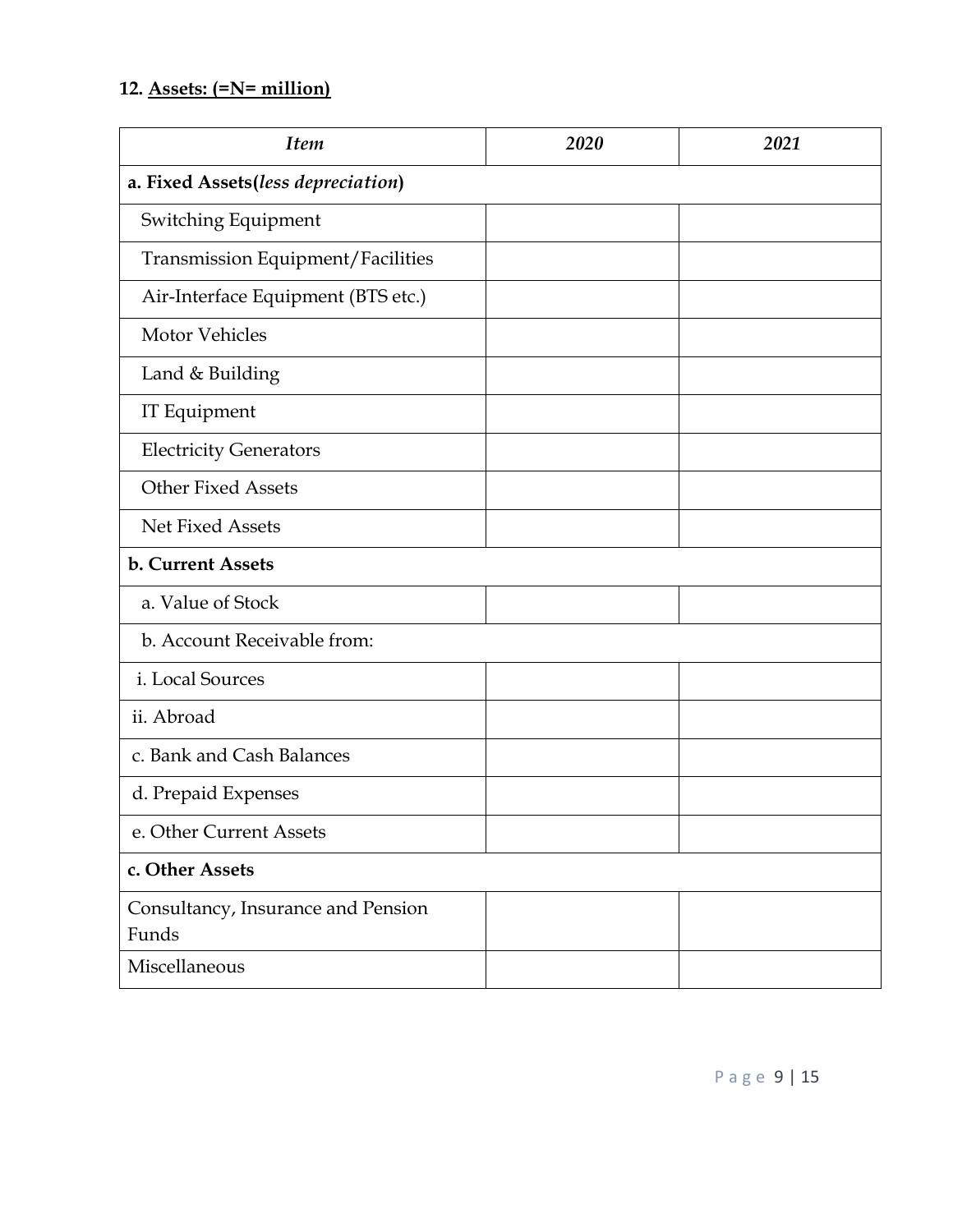### **13. Liabilities: (=N= million)**

| <b>Item</b>                               | 2020 | 2021 |  |  |  |  |
|-------------------------------------------|------|------|--|--|--|--|
| Account repayable to:                     |      |      |  |  |  |  |
| a. Nigerian Creditors                     |      |      |  |  |  |  |
| -short-term within one year               |      |      |  |  |  |  |
| -medium term within 2-5 years             |      |      |  |  |  |  |
| -long term over 5 years                   |      |      |  |  |  |  |
| b. Banks and other Financial institutions |      |      |  |  |  |  |
| <b>Commercial Papers</b>                  |      |      |  |  |  |  |
| <b>Bankers Acceptances</b>                |      |      |  |  |  |  |
| <b>Overseas Creditors</b>                 |      |      |  |  |  |  |
| Equity                                    |      |      |  |  |  |  |
| -Paid up Capital                          |      |      |  |  |  |  |
| -Reserves                                 |      |      |  |  |  |  |
| -Others                                   |      |      |  |  |  |  |
| c. Other Liabilities                      |      |      |  |  |  |  |
|                                           |      |      |  |  |  |  |
| <b>TOTAL</b>                              |      |      |  |  |  |  |

*\* Please use additional paper if required*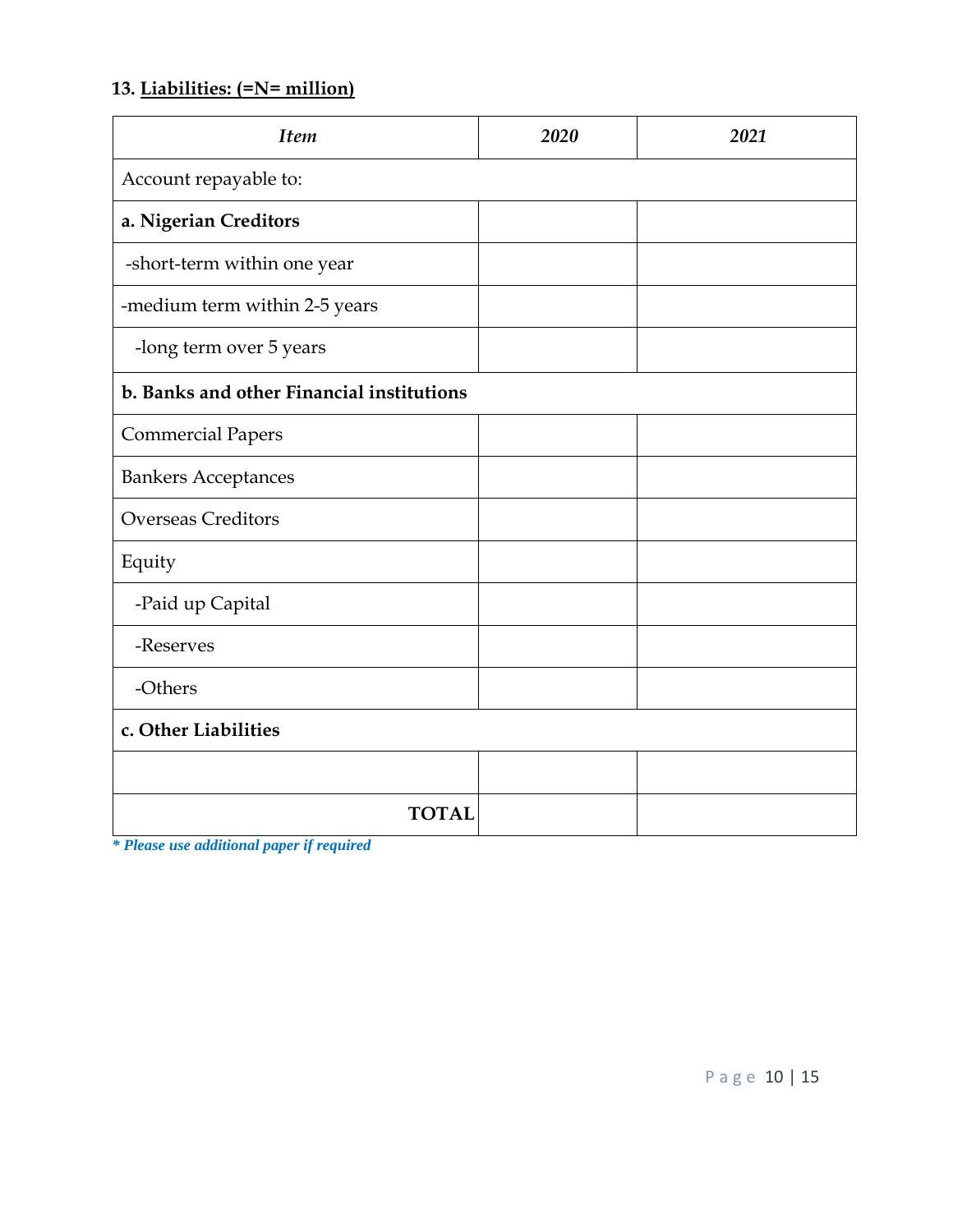### **14. Investments: (=N= million)**

| <b>Item</b>  | 2020 | 2021 |
|--------------|------|------|
|              |      |      |
|              |      |      |
|              |      |      |
|              |      |      |
|              |      |      |
|              |      |      |
|              |      |      |
|              |      |      |
| <b>TOTAL</b> |      |      |

### **SECTION F: STAFF PROFILE AND COMPENSATION**

### **15. Category and Number of Staff:**

| S/N | Category of Staff | Number of Staff (2021) |          |            |        |  |  |  |  |
|-----|-------------------|------------------------|----------|------------|--------|--|--|--|--|
|     |                   |                        | Nigerian | Expatriate |        |  |  |  |  |
|     |                   | Male                   | Female   | Male       | Female |  |  |  |  |
| 1.  | Managerial        |                        |          |            |        |  |  |  |  |
| 2.  | Senior Technical  |                        |          |            |        |  |  |  |  |
| 3.  | Junior Technical  |                        |          |            |        |  |  |  |  |
| 4.  | <b>Others</b>     |                        |          |            |        |  |  |  |  |
|     | Total             |                        |          |            |        |  |  |  |  |

P a g e 11 | 15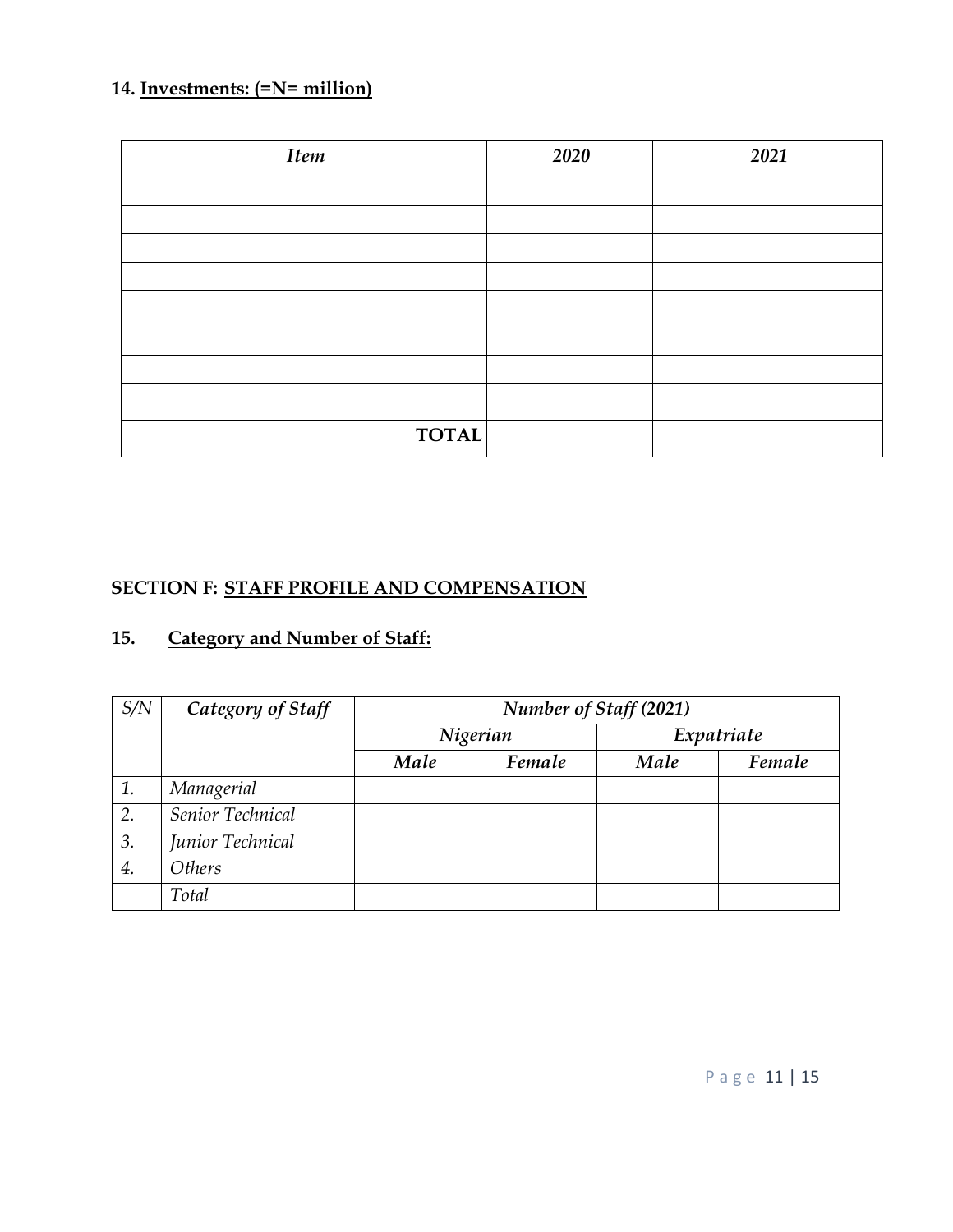#### **SECTION I: BUSINESS OUTLOOK QUESTIONS**

**16.** State the problems encountered by your company during the period*.* 

\_\_\_\_\_\_\_\_\_\_\_\_\_\_\_\_\_\_\_\_\_\_\_\_\_\_\_\_\_\_\_\_\_\_\_\_\_\_\_\_\_\_\_\_\_\_\_\_\_\_\_\_\_\_\_\_\_\_\_\_\_\_\_\_\_\_\_\_\_\_\_\_

\_\_\_\_\_\_\_\_\_\_\_\_\_\_\_\_\_\_\_\_\_\_\_\_\_\_\_\_\_\_\_\_\_\_\_\_\_\_\_\_\_\_\_\_\_\_\_\_\_\_\_\_\_\_\_\_\_\_\_\_\_\_\_\_\_\_\_\_\_\_\_\_

\_\_\_\_\_\_\_\_\_\_\_\_\_\_\_\_\_\_\_\_\_\_\_\_\_\_\_\_\_\_\_\_\_\_\_\_\_\_\_\_\_\_\_\_\_\_\_\_\_\_\_\_\_\_\_\_\_\_\_\_\_\_\_\_\_\_\_\_\_\_\_\_

**\_\_\_\_\_\_\_\_\_\_\_\_\_\_\_\_\_\_\_\_\_\_\_\_\_\_\_\_\_\_\_\_\_\_\_\_\_\_\_\_\_\_\_\_\_\_\_\_\_\_\_\_\_\_\_\_\_\_\_\_\_\_\_\_\_\_\_\_\_\_\_\_** 

- *(i)* Business outlook *(please state):*
- *(ii) Give reasons (use additional papers if required):*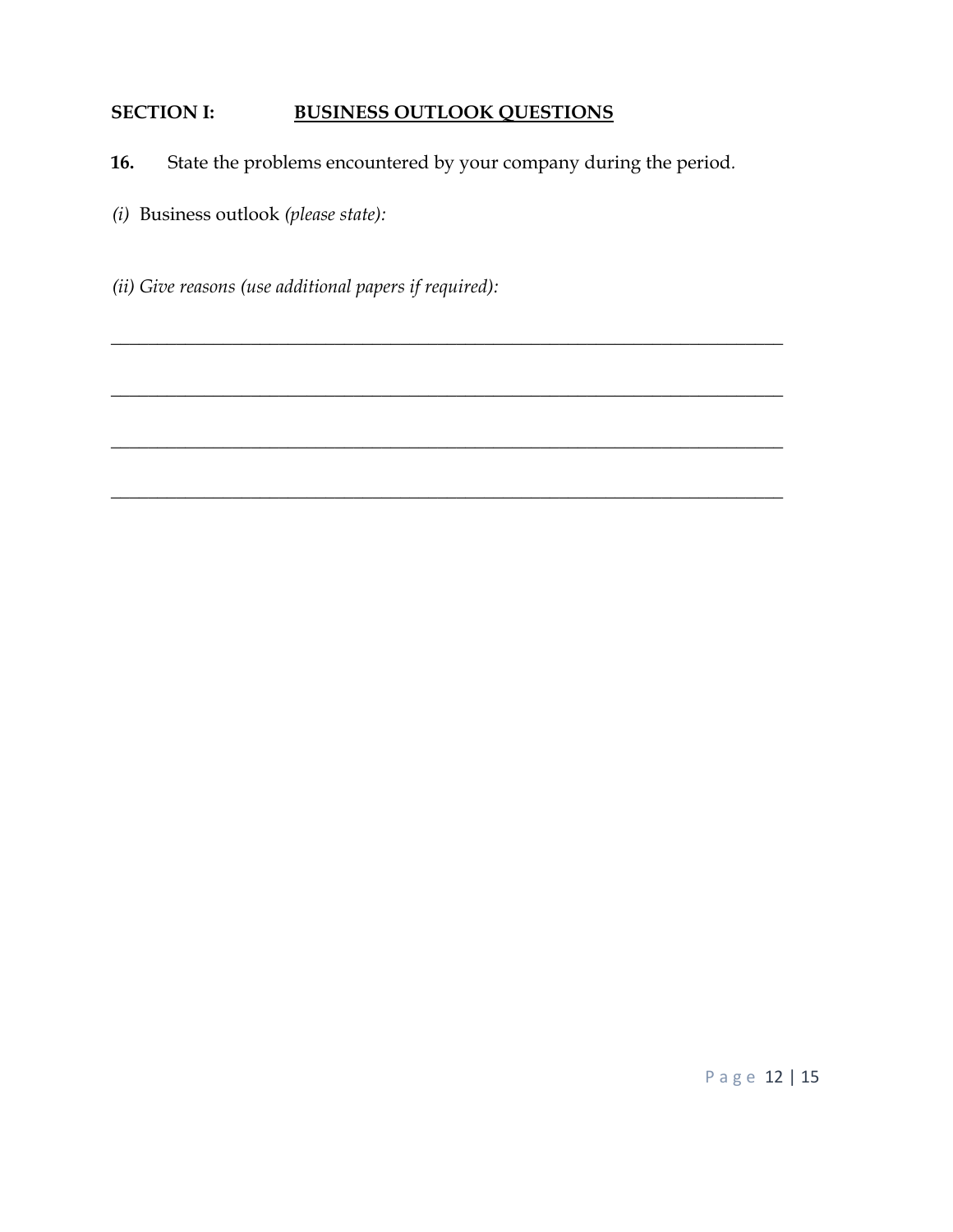#### **SECTION J: CHALLENGES**

| <b>Item</b>                                                  |                  | Rating       |                |   |                |   |  |  |
|--------------------------------------------------------------|------------------|--------------|----------------|---|----------------|---|--|--|
|                                                              |                  | Low          |                |   | High           |   |  |  |
| 1. Achieving adequate bandwidth                              | $\theta$         | $\mathbf{1}$ | $\overline{2}$ | 3 | $\overline{4}$ | 5 |  |  |
| 2. Insufficient trunks (E1s/leased lines, etc)               |                  | 1            | $\overline{2}$ | 3 | 4              | 5 |  |  |
| 3. Quality of service                                        |                  | 1            | $\overline{2}$ | 3 | 4              | 5 |  |  |
| 4. Logistics and network operations                          | $\boldsymbol{0}$ | 1            | $\overline{2}$ | 3 | 4              | 5 |  |  |
| 5. Interconnectivity                                         | $\boldsymbol{0}$ | 1            | $\overline{2}$ | 3 | 4              | 5 |  |  |
| 6. Security (Hackers and network abuse)                      |                  | 1            | $\overline{2}$ | 3 | 4              | 5 |  |  |
| 7. Access to capital and funding                             |                  | $\mathbf{1}$ | $\overline{2}$ | 3 | $\overline{4}$ | 5 |  |  |
| 8. High cost of funds                                        |                  | $\mathbf{1}$ | $\overline{2}$ | 3 | $\overline{4}$ | 5 |  |  |
| 9. Staff loyalty and retention                               | $\boldsymbol{0}$ | $\mathbf{1}$ | $\overline{2}$ | 3 | 4              | 5 |  |  |
| 10. Inadequate skilled manpower                              | $\theta$         | 1            | $\overline{2}$ | 3 | 4              | 5 |  |  |
| 11. Unfair competition                                       | $\boldsymbol{0}$ | $\mathbf{1}$ | $\overline{2}$ | 3 | 4              | 5 |  |  |
| 12. Inadequate industry regulation                           | $\boldsymbol{0}$ | 1            | $\overline{2}$ | 3 | 4              | 5 |  |  |
| 13. Low level of patronage                                   | $\theta$         | 1            | $\overline{2}$ | 3 | 4              | 5 |  |  |
| 14. Customer churn (migration of users to other<br>networks) | $\boldsymbol{0}$ | 1            | $\overline{2}$ | 3 | 4              | 5 |  |  |
| 15. Knowing what users want                                  | $\boldsymbol{0}$ | 1            | $\overline{2}$ | 3 | $\overline{4}$ | 5 |  |  |
| 16. Appropriate pricing of services                          | $\boldsymbol{0}$ | $\mathbf{1}$ | $\overline{2}$ | 3 | $\overline{4}$ | 5 |  |  |
| 17. User or subscriber ignorance                             | $\boldsymbol{0}$ | $\mathbf{1}$ | $\overline{2}$ | 3 | 4              | 5 |  |  |
| 18. Poor national infrastructure (utilities)                 | $\boldsymbol{0}$ | 1            | $\overline{2}$ | 3 | 4              | 5 |  |  |
| 19. Physical security (staff and equipment)                  | $\boldsymbol{0}$ | 1            | $\overline{2}$ | 3 | 4              | 5 |  |  |
| 20. High duty and tariffs on imports                         | $\theta$         | 1            | $\overline{2}$ | 3 | 4              | 5 |  |  |
| 21. Multiple taxation                                        | $\boldsymbol{0}$ | $\mathbf{1}$ | $\overline{2}$ | 3 | 4              | 5 |  |  |
| 22. Deregulation and privatization                           |                  | $\mathbf{1}$ | $\overline{2}$ | 3 | $\overline{4}$ | 5 |  |  |
| 23. Multiple regulation                                      |                  | $\mathbf{1}$ | $\overline{2}$ | 3 | 4              | 5 |  |  |
| 24. Disruptive Telecom Services<br>e.g. Whatsapp, Facebook   | $\boldsymbol{0}$ | $\mathbf{1}$ | $\overline{2}$ | 3 | $\overline{4}$ | 5 |  |  |

#### **17.** *Please indicate the major challenges facing your Organization, Please Select Applicable Options (0 for low and 5 for high)*

P a g e 13 | 15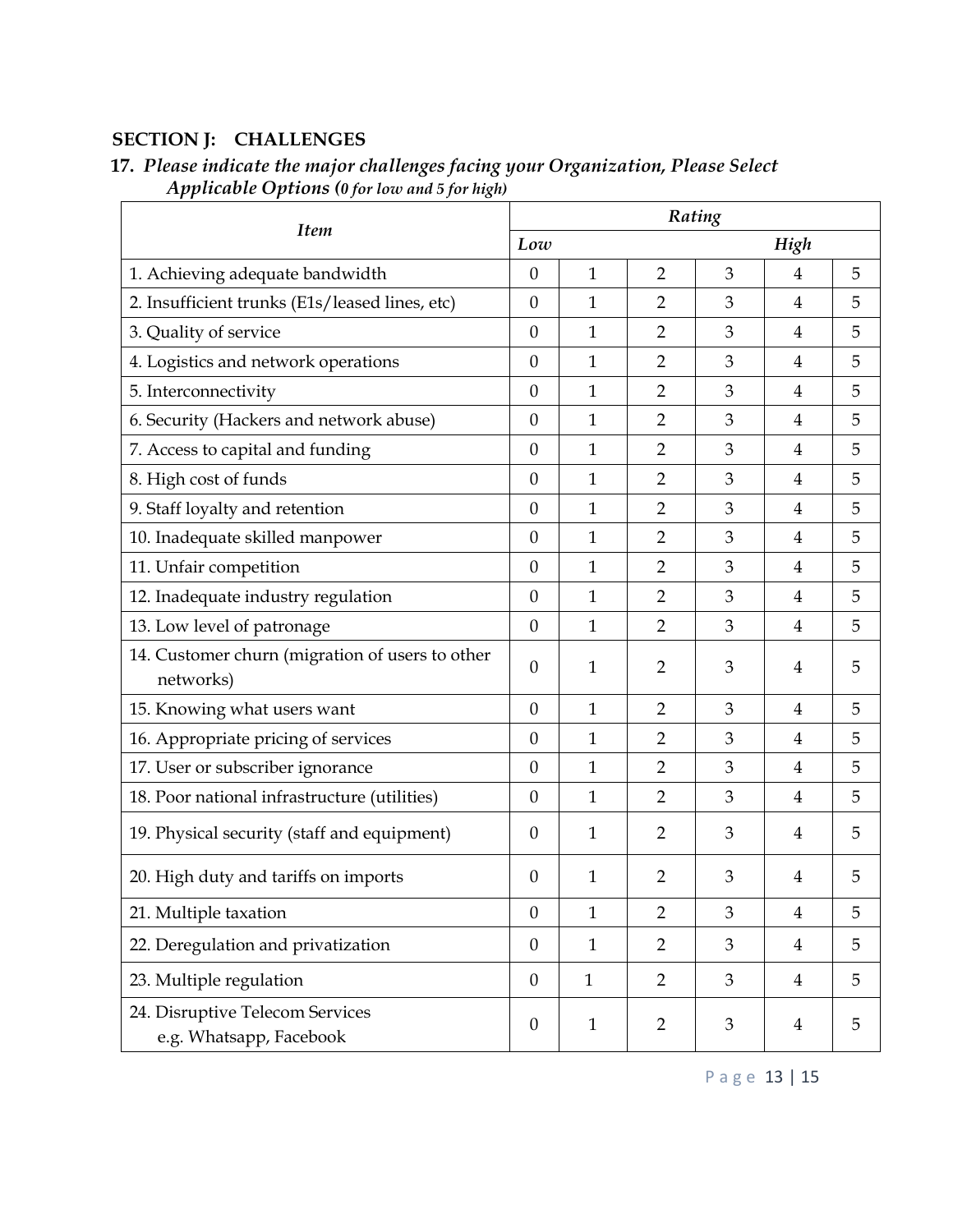| 25. Downtime rectification time |  |  |  |  |
|---------------------------------|--|--|--|--|
| 26. Regulatory delays           |  |  |  |  |
| <b>Others</b>                   |  |  |  |  |